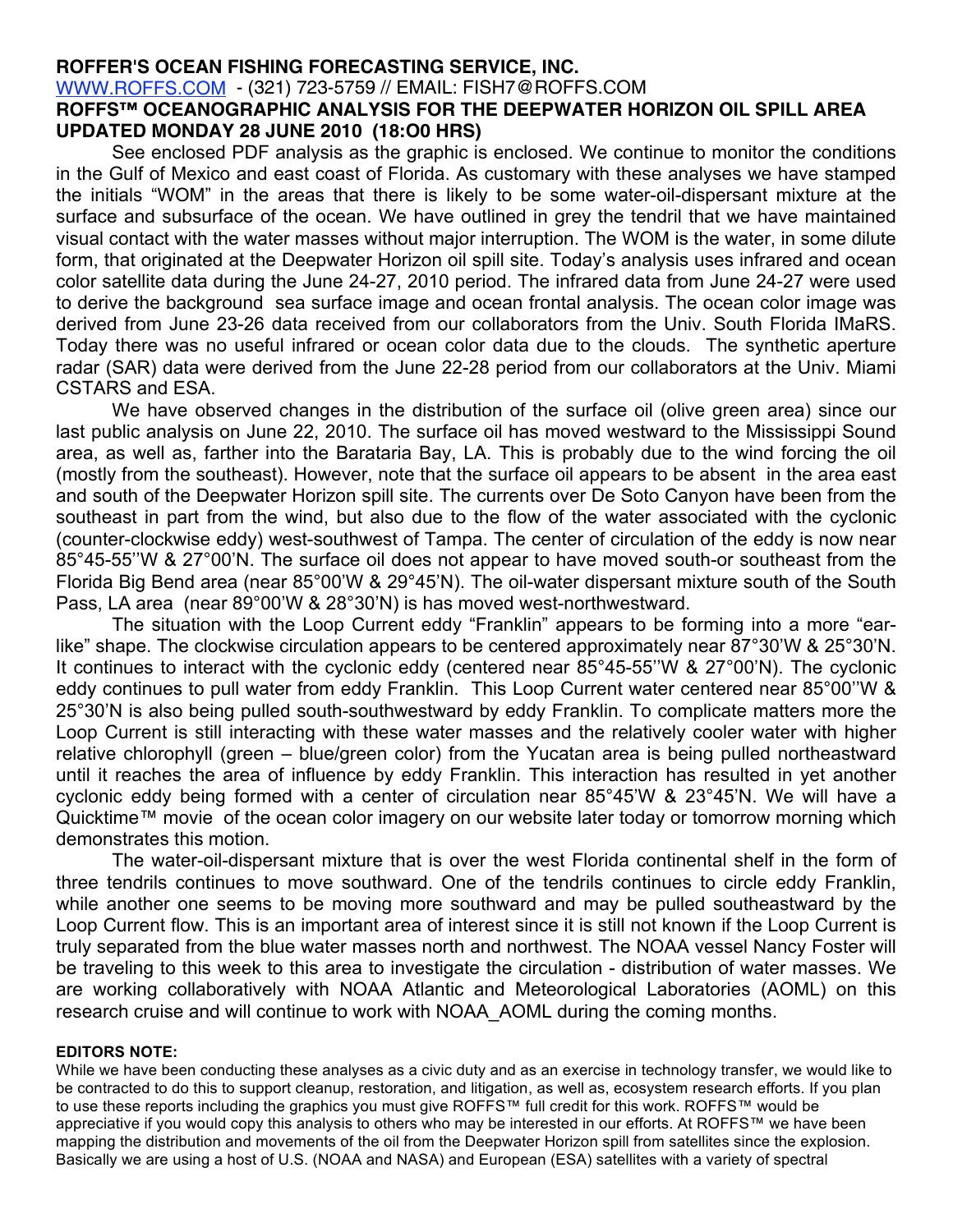(infrared, near infra-red, visible, RGB and synthetic aperture radar) and spatial resolutions (300 meter to 1 KM) to see the oil. The MODIS satellite data are being received from the University of South Florida IMaRS and the synthetic radar (SAR) imagery is being received from the CSTARS at the University of Miami and also from the NASA's Jet Propulsion Laboratory. We manipulate and integrate these data at ROFFS™ and the analyses are ROFFS™ expert interpretations of the satellite imagery along with other data such as winds, sea surface temperature, currents, and in-situ reports. We routinely discuss our results with several academic and non-academic oceanographers. We also have a collaborative effort between ROFFS™ and NOAA/AOML.

We use a plethora of techniques to remove or reduce the effect of clouds and satellite angle, as well as, to manipulate the satellite data to understand the ocean circulation patterns associated with the oil's motion. We focus our efforts on the offshore segment of the oil. Sequential image analysis allows us to visualize the motion. The red "X" indicates the site of the Deepwater Horizon spill area.

We have been deriving these analyses on a daily basis and posting them to our website (http://www.roffs.com/). We have many years of experience conducting similar analyses. For example we mapped the plume coming from the New Orleans area after Hurricanes Katrina and Rita (http://www.roffs.com/katrina.htm).